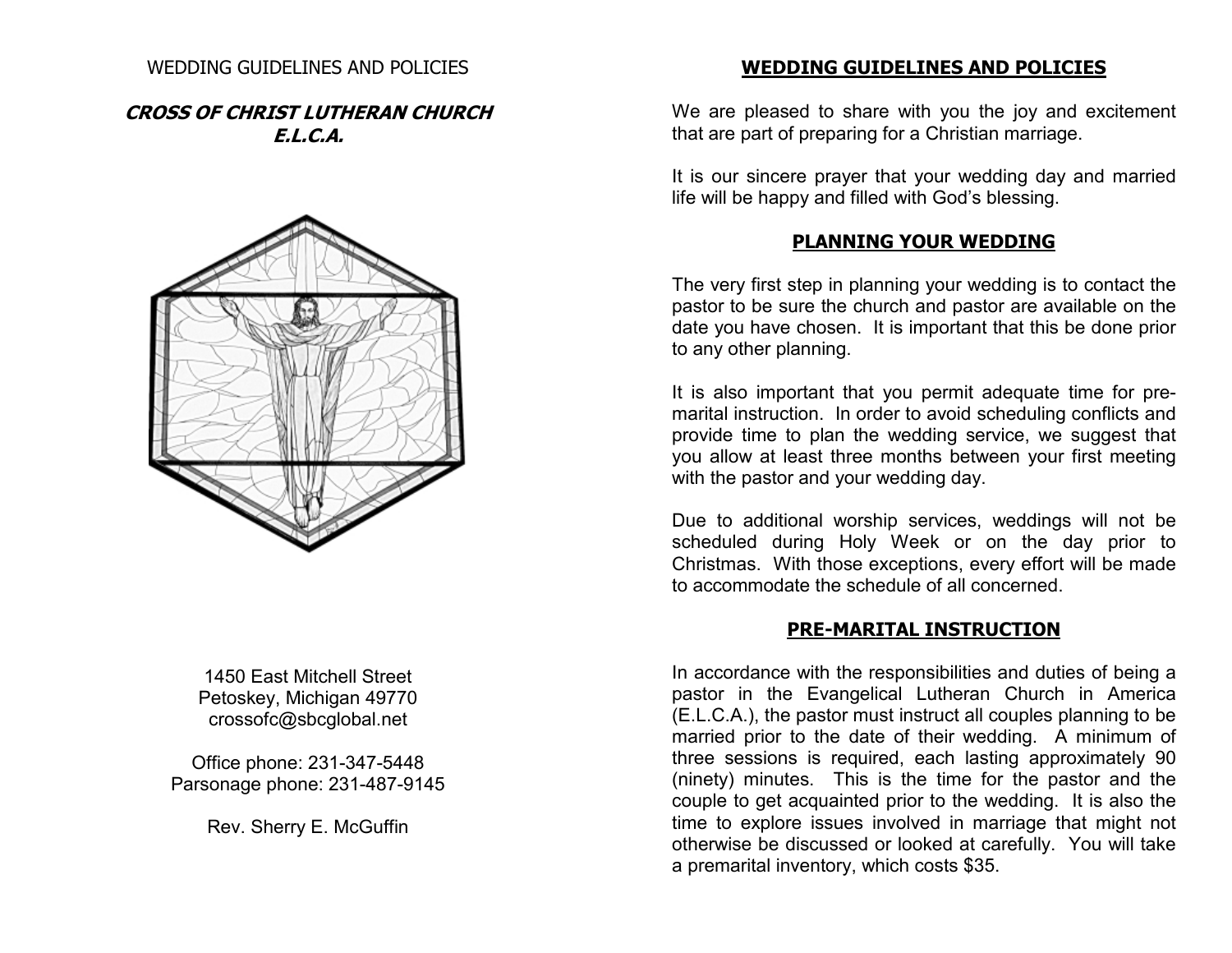It is the pastor's concern that the couple is prepared for marriage and that the marriage be one that is blessed by God. To help get at some important issues, each couple will take part in a pre-marital survey. Each couple is unique and will be instructed according to their individual needs.

# **PLANNING THE CEREMONY**

During the time of your pre-marital instruction, the pastor will also discuss your wedding service with you so that everything is ready for the rehearsal and the wedding.

It is important to keep in mind that your wedding service is a service of Christian worship, performed for those who have been initiated into the life of Christ by baptism, who profess a commitment to Christ, and for whom marriage is an entrance into a stage of Christian living which demands a different type of maturity than the single life.

In any church of the E.L.C.A., the installed pastor of the church usually presides at all weddings held in the church. If you wish to have another minister in the service, it is important that the installed pastor at Cross of Christ be told well in advance. Often such a request needs the approval of the church council which meets once a month, so the sooner the better.

Music is always an important part of any wedding. The music you choose should direct attention to God and special care should be taken to assure that it is suitable for Christian worship. If you desire, the congregation may be invited to join in the signing of hymns at the begging and conclusion of the ceremony. If you plan special music for the wedding service, please consult the pastor well in advance so that any problems or questions can be worked out. All music must be approved by the pastor and the Music Director. If none of the church musicians are available, you must arrange to obtain a satisfactory substitute.

Flowers are also an important part of our wedding tradition. They can enhance the beauty of God's house or they can totally hide the beauty of your ceremony. We would therefore ask that your flowers and decorations not be overly elaborate. Also nothing should be placed on the Altar except for a unity candle, if used.

Pictures may be taken prior to or immediately following the service. A professional photographer may take pictures during the processional and recessional, only if it is done discreetly. Videotaping of the service will only be allowed from the back of the church and only if it can be done without the use of special lighting.

All members of the wedding party are expected to participate in the rehearsal so that they may be at ease during the service.

## **THE MARRIAGE LICENSE IS TO BE BROUGHT TO THE WEDDING REHEARSAL.**

Needless to say, no alcohol may be served or consumed in the church, except for Holy Communion. Also, note that any person who is obviously "under the influence" will not be allowed to participate in the rehearsal or wedding service. Smoking is prohibited in all areas of the church building.

# **USE OF THE CHURCH BUILDING**

We invite you to use the church facilities for your reception/rehearsal dinners as well as for your wedding ceremony. Arrangements can be made through the pastor.